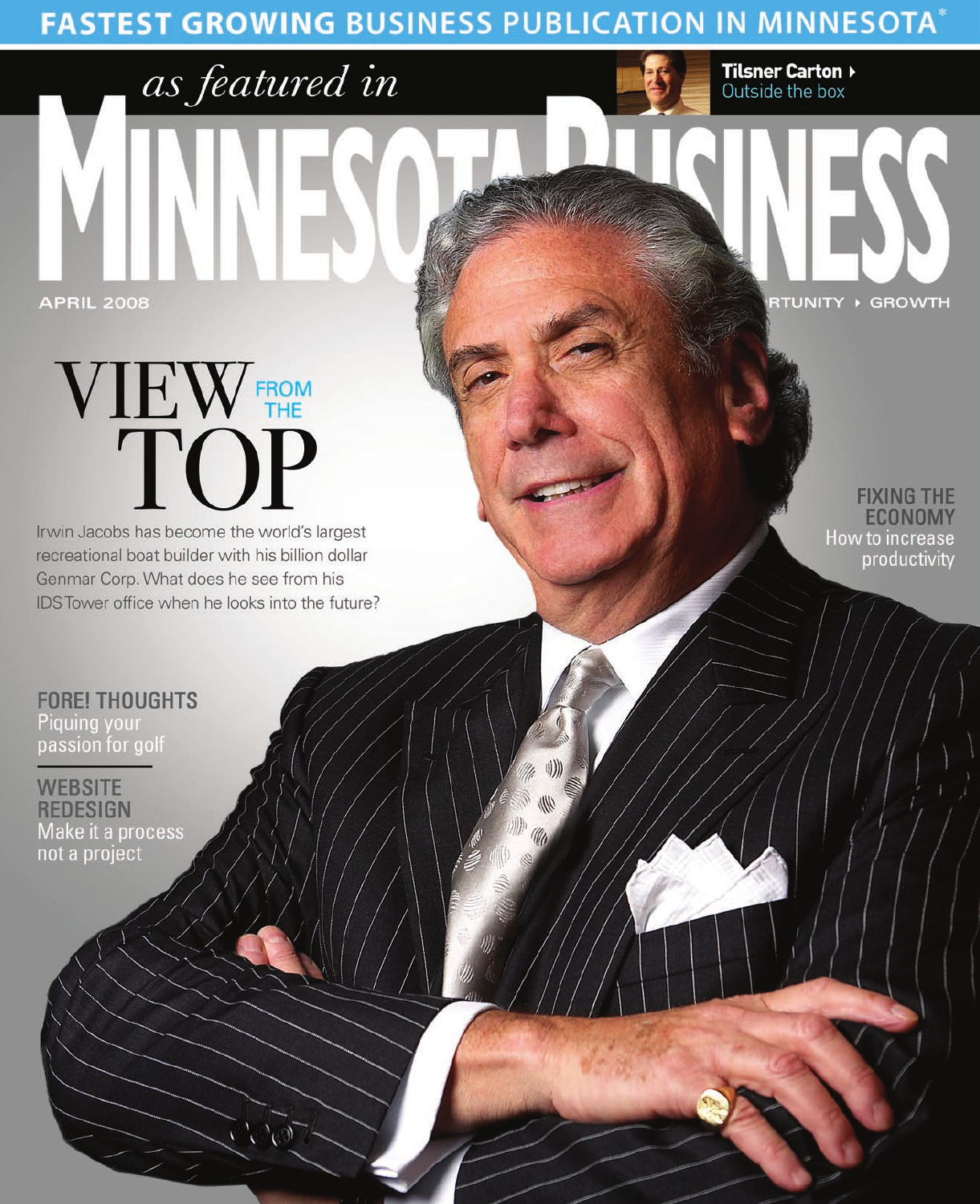## **ENTERPRISE :** Tilsner



#### LEADER Profile

**Name:** Joel Tilsner **Title:** President **Age:** 49 **Hometown:** St. Paul **Education:** B.S. Business Administration, University of Minnesota **First Job:** Working in Tilsner Carton warehouse. **Family:** 2 Children; **Best Advice You've Ever Received:** Be honest, people with respect.

213027-1 2076295.1

E

 $14$ 2/20/2008 18:20

TILSNER CARTON (

10268984 258 1 U 5000

g 02/21/20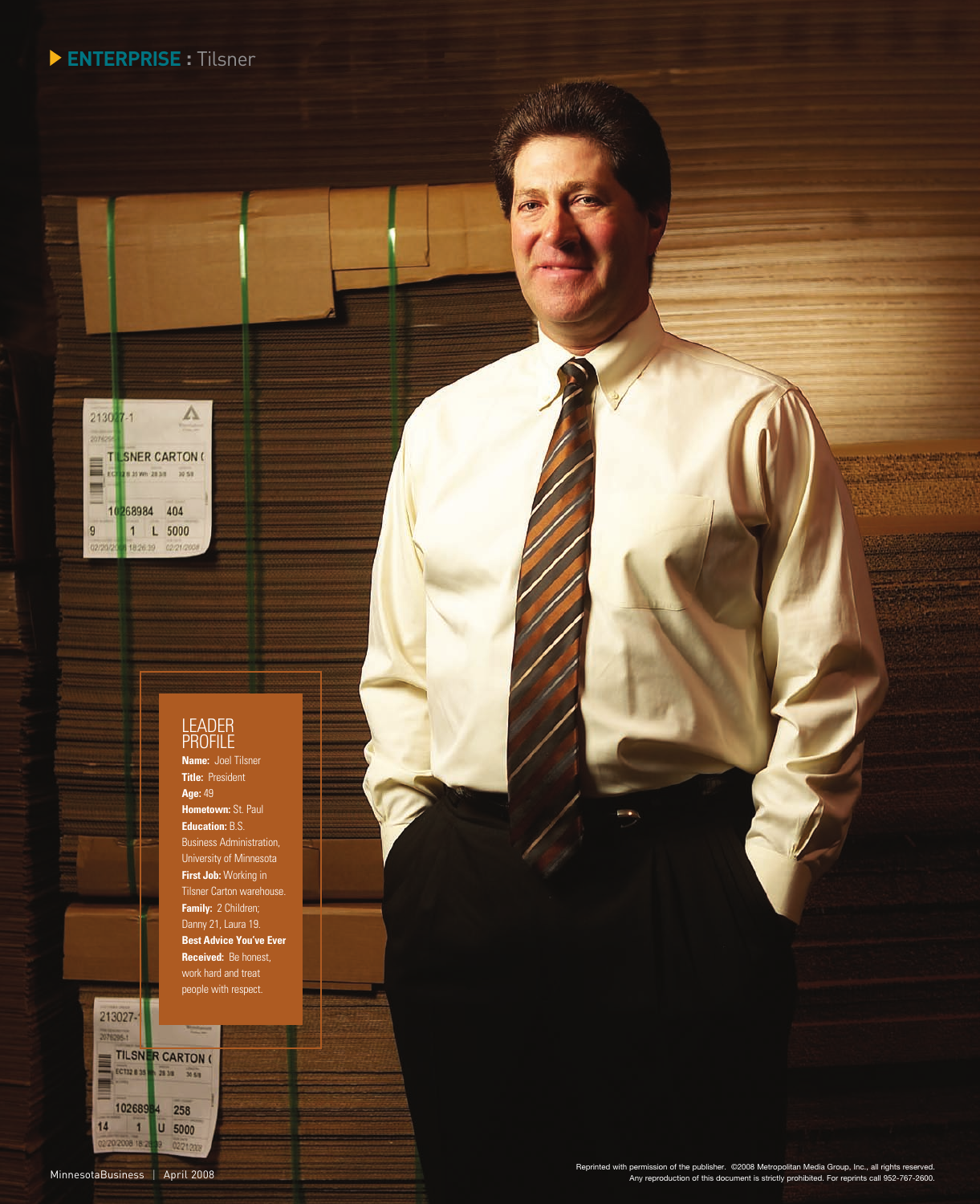# Tilsner Thinks Outside the Box

Old-line carton company repackages itself BY Joe Delmont PHOTOS BY Silas Crews

**I** residential neighborhood. At first glance the area seems to suit the old f you want to find Tilsner Carton Company, you cut off I-35E on the east side of St. Paul, jig and jog on narrow streets past a sullen cemetery and a bunch of small old houses in a rather beat up cardboard box maker. But looks can be deceiving.

Tilsner is celebrating its 90th year in business, and up until recently, it did business pretty much the way Isadore Tilsner did when he started the operation in 1918–buying and selling overstocks of cardboard boxes.

It had developed a diversified operation over the years, adding structural and graphic design services, custom boxes, point-of-purchase displays, and manufacturing and recycling of shipping pallets. Annual revenues topped \$20 million.

The family-owned business was profitable, yes, but it bumped along, its performance pretty much mirroring a fragmented box industry that was not showing much growth. On the positive side, the industry was enjoying near record prices, buoyed by high-test demand from China for linerboard, which is what corrugated cartons are made of.

#### Two Decades of Accelerating Change

In 1986, current owner Joel Tilsner, 49, took over leadership of the company, following the death of his uncle, Mike. That same year, the company moved to its present 200,000 sq. ft. location. The following year, Tilsner was joined by Len Mackley, general manager, and the company slowly began to change. Tilsner, who first started working at the company when he was in grade school, is sole owner of the company today.

It wasn't much of a business really, just a buy and sell operation. "Customers would come to us and buy used cartons," recalls Tilsner, who later joined the company full-time in 1978 when there were fewer than a dozen employees. "They didn't care about printing; they just wanted to move stuff from point A to point B as cheaply as possible."

Uncle Mike might buy a trailer load of an item and sell it. Fine. But then when customers would come back asking for more, he didn't have any. "They were close-outs," says Tilsner, "so he would have to get them made."

That was the beginning of Tilsner's stock box program, and the company stocks about 150 standard sizes today. At the same time though, they were still buying close-outs.

Soon Tilsner began buying manufacturing equipment to produce boxes so he could have more control of the operation. The company was

doing about \$4 million in revenue. He still remembers the \$168,000 he borrowed for equipment and how relieved he was when he paid it back. "I though I had died and gone to heaven," he says.

A chunk of that annual revenue came from Tilsner's pallet business, another sideline it had started as another way to service customers.

But the industry was changing, and Tilsner continued to change with it.

"The used and misprint businesses were going down and customers who used to buy the bulk of it were going out of business; that business was disappearing," says Tilsner. "Customers were asking for specialized products, and we were farming those out. So, we started buying equipment to meet these needs."

Jump ahead to 1998 when the company's revenues hit \$12 million.

That year, Tilsner realized the opportunity for growth was in pointof-purchase displays with its existing design team. But, at the same time, he knew that customers weren't eager to buy these services from a box manufacturer. So, it went shopping for an acquisition.

It purchased a Kansas City point-of-purchase manufacturer, moved it to St. Paul, and integrated it with its existing design staff and services. Tilsner now was able to sell stock displays and pre-designed displays through its new subsidiary, Meridian Display.

"We felt there was more room to grow in selling displays, which are a value added product, rather than just packaging," says Tilsner. "We had some equipment and we bought some more."

Tilsner now was offering a variety of custom display services including multi-color printing, die cutting, and laminating through its Meridian operation. Customers could purchase from existing stock cardboard displays, adapt an existing pre-designed display or order their own custom designed display.

Meridian soon developed a popular one-day service selling stock displays. Using pre-designed displays, the company says customers can save on average \$5,000 on tooling costs.

# **I had died and gone to heaven"**  —Joel tilsner

**"I thought**

Reprinted with permission of the publisher. ©2008 Metropolitan Media Group, Inc., all rights reserved. Any reproduction of this document is strictly prohibited. For reprints call 952-767-2600.